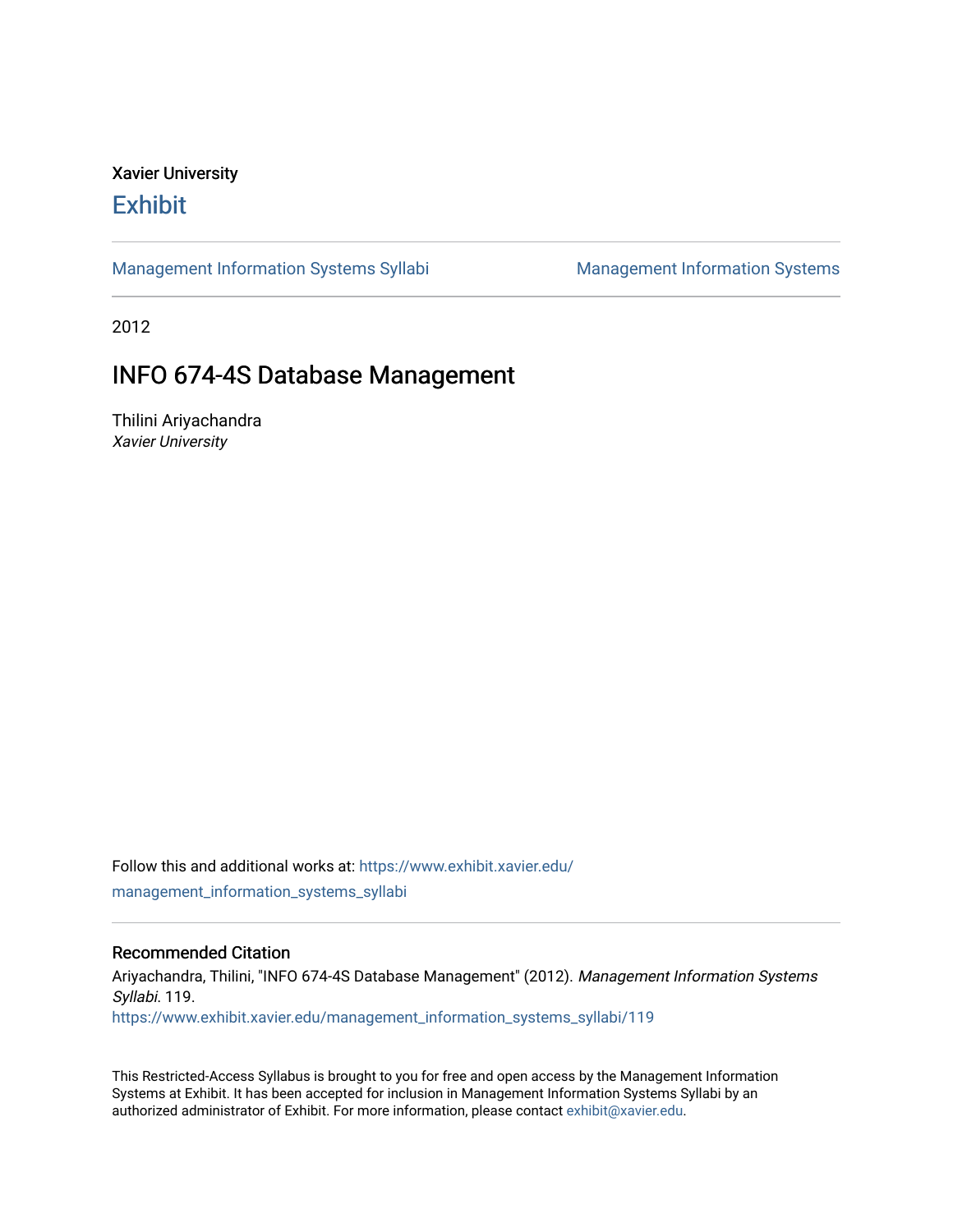## INFO 674: Database Management Online Summer Term, 2012

#### **Instructor**

| <b>Instructor:</b>                           | Dr. (Ari) Thilini Ariyachandra                                         |  |  |  |
|----------------------------------------------|------------------------------------------------------------------------|--|--|--|
| <b>Office:</b>                               | 206 Smith Hall                                                         |  |  |  |
| <b>Phone:</b>                                | 745-3379                                                               |  |  |  |
| E-mail:                                      | $ariyachandrat@xu.edu$ (Please include "INFO 674" in the subject line) |  |  |  |
| <b>Office Hours: Please check Blackboard</b> |                                                                        |  |  |  |

Mission of the Williams College of Business

*"We educate students of business, enabling them to improve organizations and society, consistent with the Jesuit tradition".*

## Course Description and Objectives

Among other things, the proliferation of electronic commerce has helped create unprecedented amounts of data. Databases are at the core of most information-based systems with which we interact in our daily lives and help keep track of myriad of details of every transaction that takes place in a business. Database management requires multiple perspectives: understanding an organization as a social system and understanding of database technology.

This course is designed for the graduate student who has no prior experience in database systems and it covers the fundamentals of database systems as well as emerging technologies that are likely to play a strategic role in business organizations. Topics include the role of data management systems, data modeling, design, implementation and analysis of relational databases. These topics will be explored from the perspective of both a user and manager of database technologies.

Students will gain experience with data modeling and Structured Query Language (SQL). The course will cover basic data modeling and SQL concepts. The concepts learnt over the term will enable students to design, implement and analyze a prototype database using a relational database system. The goal is to experience the database development life cycle and explore issues relevant to managing corporate data resources. The course will also cover trends in managing organizational memory technologies such as business intelligence.

Upon successfully completing INFO 674, you should be able to

- 1. Understand the organizational issues involved in data management;
- 2. Develop a valid data model for a business system of medium complexity;
- 3. Build and use a relational database;
- 4. Formulate a wide range of relational database queries;
- 5. Be familiar with the principles of managing organizational data;
- 6. Be familiar with the design principles and technology used to manage and exploit organizational intelligence;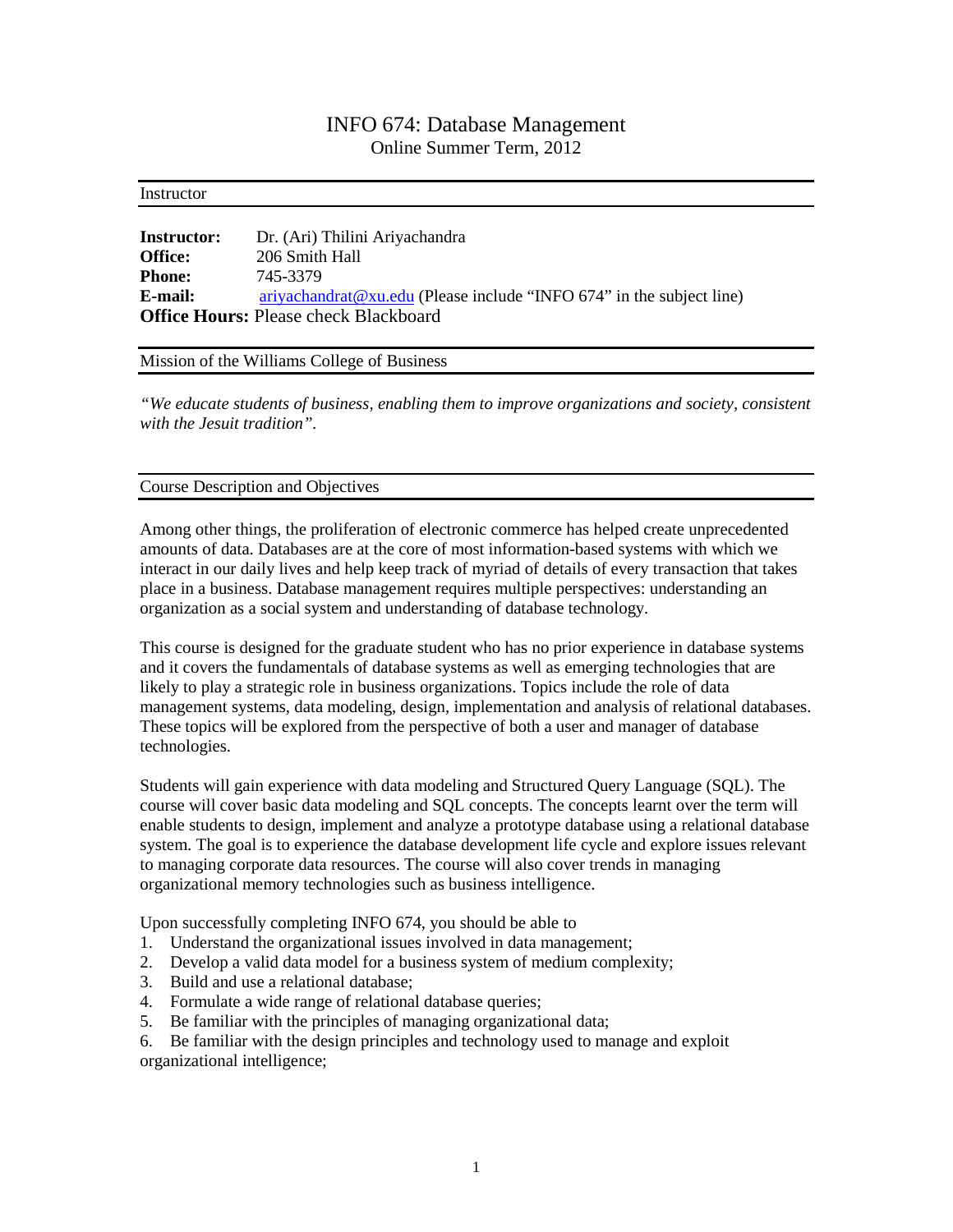These objectives are met through a combination of online synchronous class lectures, readings, lab sessions, a project, and hands-on exercises.

## Course Prerequisites & Required Skills

There are no formal prerequisites for this course. However, I assume you are computer literate. This means you know computer history, computer technology, and some business applications. You are familiar and competent in using IBM PC-compatible computers, the Windows Operating System and the World Wide Web. These prerequisite topics, and others, will be assumed by the instructor, since you are registered in this course.

I will NOT assume that you are familiar with any database management system. We will start at the very beginning and learn the use of a basic database management system package (i.e., Microsoft Access). This will help us focus on learning basic data management concepts using a basic database management package. We may explore other packages given the availability of other reliable database platforms.

#### Course resources

## **Text Book : (Available online via library)**

1. Watson, Richard. Data Management: Databases and Organizations, Fifth Edition. Wiley, New York, 2006. (ISBN: 0-471-71536-0)

## **Teradata Student Network:**

The class may use resources on the Teradata Student Network. Please register on TSN. Its URL is [http://www.teradatastudentnetwork.com.](http://www.teradatastudentnetwork.com/) The password to access materials is Big Data (Please note that the password is not case sensitive).

#### Course Grading

Student performance will be evaluated on the following basis:

| <b>Class Participation</b>    | 5%    |
|-------------------------------|-------|
| Database Team Project         | 25%   |
| <b>Individual Assignments</b> | 10%   |
| Group Assignments             | 10%   |
| Exams                         | 50%   |
|                               | 100\% |
|                               |       |

**IMPORTANT NOTE:** You **MUST** score at least 60% on combined score for the exams in order for the group work points to count toward your final grade. In other words, the group work cannot help you pass the course if you have a failing grade on the exam work.

#### **Class Participation:**

Students are expected to attend all required synchronous online class sessions on time and interact. Class attendance should be given priority over other activities. If you plan to miss more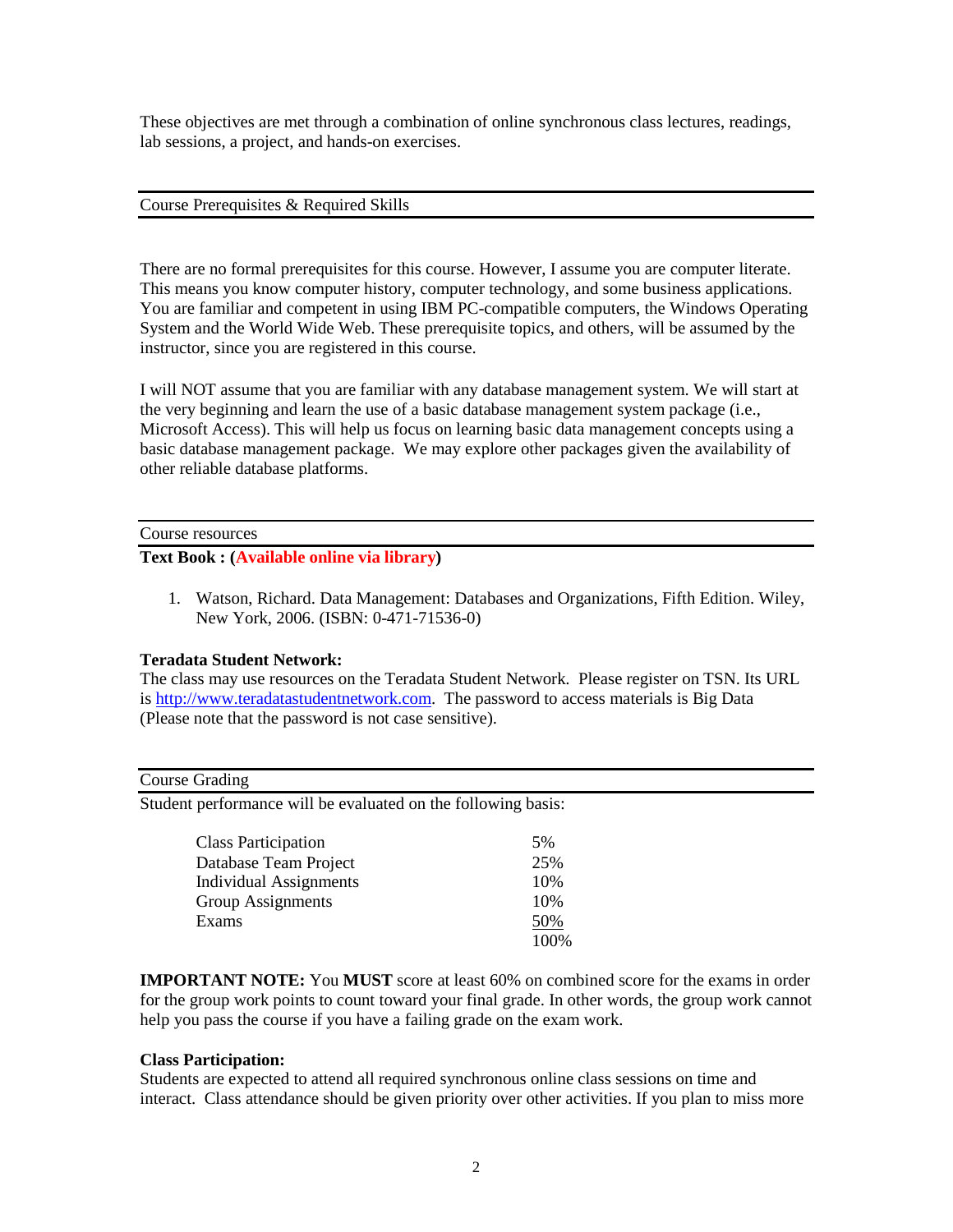than 1 synchronous online class sessions please drop the course as your overall course grade will be reduced by a letter grade. All students are expected to logon to online sessions on time. "A" students must logon to all classes and actively provide thoughtful, relevant comments to class discussions and class exercises.

## **Team Project:**

- Each team must have 4 members. Each team will be required to define, elect or volunteer a team leader as the point of contact for the team.
- Most of you will work effectively in teams, each contributing your best effort and proving to be a reliable, productive team member. However, because past experience has proven that team projects always raise the possibility that some team members may not carry their fair share of the load, a confidential peer evaluation will be conducted at the end of the term. This evaluation will impact your grade.

## **Assignments:**

There will be individual lab assignments as well as some group lab assignments during the term.

## **Exams, Assignments and Team Project Deliverables:**

There will be two exams during the course of the term. They are open book exams BUT will be timed. All students must take them at the scheduled times except for emergencies. Deliverables of assignments/project milestones are due at the start of class on the due date; late deliverables will be assigned 0 credit. Your grade on the database team project will be based on the quality of the deliverables your team produces.

General Course Philosophies & Policies

## **Academic honesty:**

Academic dishonesty, in any form, is a serious offense. The University Rules and other documented policies of the department, college, and university related academic integrity will be enforced. Any violation of these regulations, including acts of plagiarism or cheating, will be dealt with on an individual basis according to the severity of the misconduct.

## **Special needs:**

If you have any special needs related to your participation in this course that may influence your performance in this course you should meet with the instructor to arrange reasonable provisions to ensure an equitable opportunity to meet all the requirements of this course.

## **Evaluation:**

The final grade awarded will be based on the percentage of the total points awarded as follows:

| Scale |           |      |       |  |  |
|-------|-----------|------|-------|--|--|
| A     | 94-100    |      |       |  |  |
| А-    | $90 - 93$ |      |       |  |  |
| $B+$  | 87-89     | $C+$ | 77-79 |  |  |
| В     | 83-86     | C    | 70-76 |  |  |
| B-    | 80-82     | F    | Below |  |  |
|       |           |      | 70    |  |  |

## **Grading:**

Every effort will be made to return papers, exams, etc…within one week of submission.